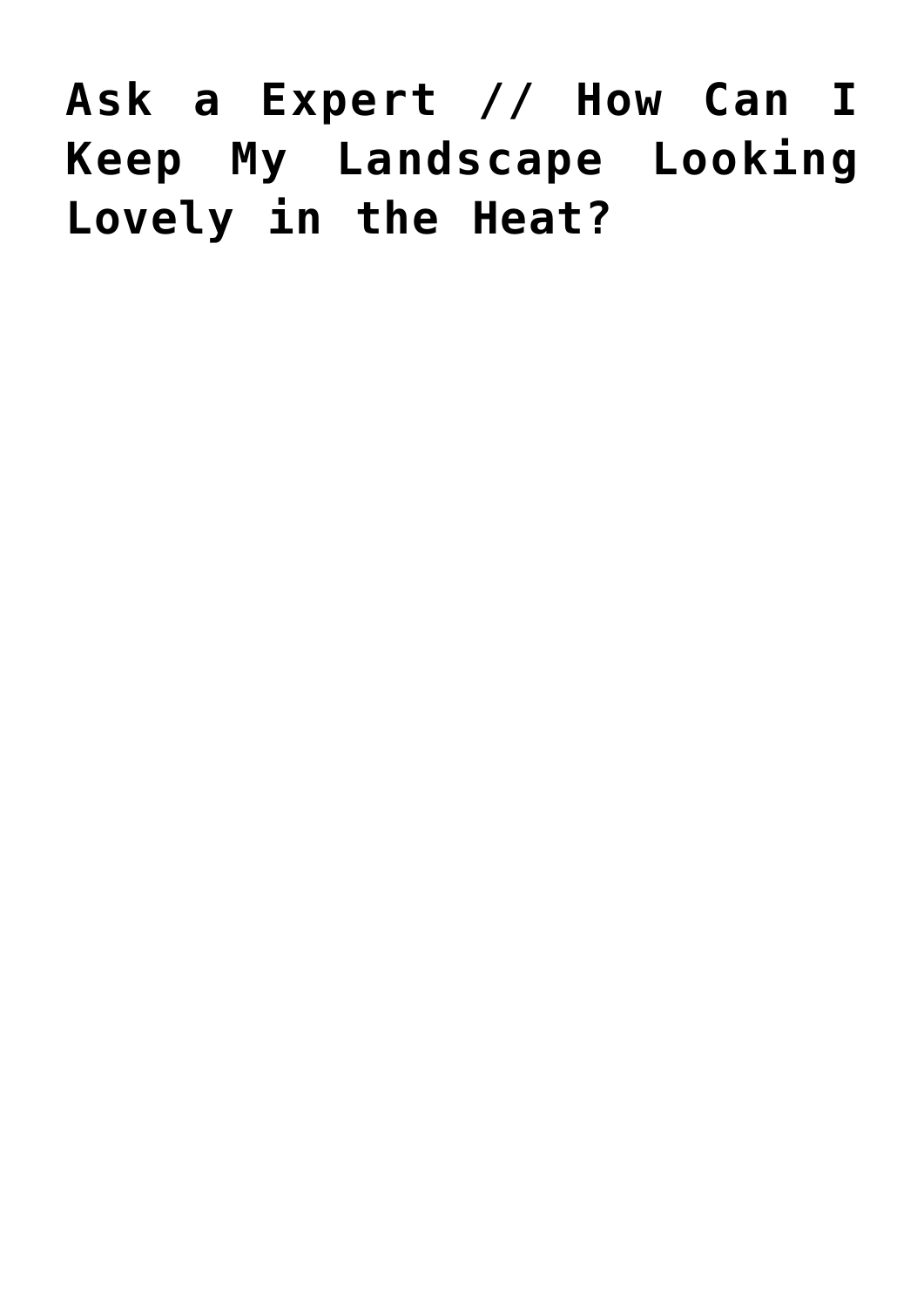# Þ N S <u> 중심원 도</u>  $\frac{\Delta y}{\Delta x}$ A LIVE WELL UTAH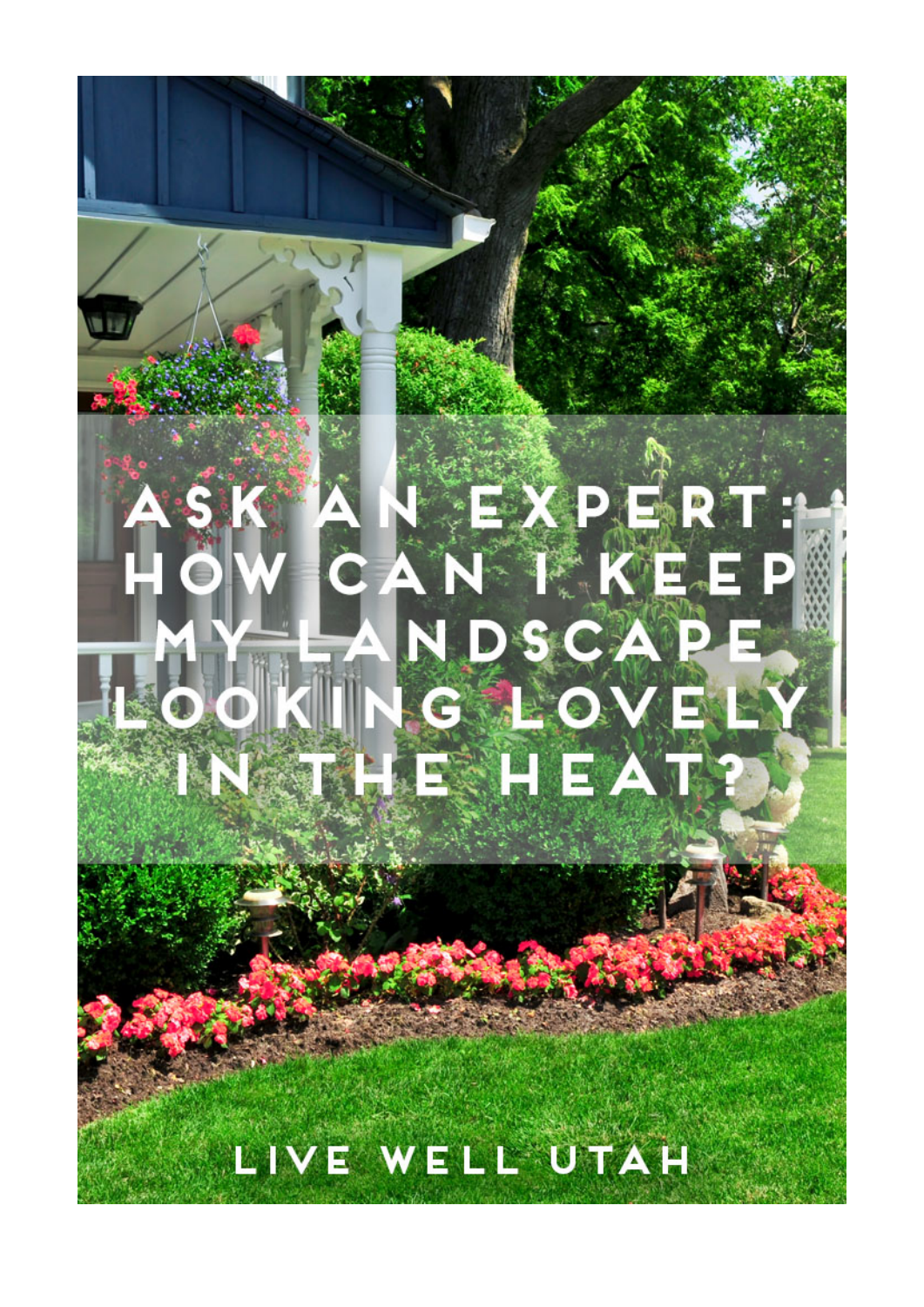The heat is on, and many lawns are struggling. Consider these suggestions for keeping your landscapes and gardens healthy while also saving water.

#### **Go easy on the watering.**

In almost all circumstances, plants tolerate or prefer to have variations in soil moisture. This means that it is perfectly fine for soil to dry out moderately between irrigations. Soil that is kept overly wet reduces vigor and can actually harm plants.

# **Watch for the signs before watering.**

Do not rely on a sprinkler clock or irrigation controller to irrigate lawns on a set schedule. Instead, determine when the lawn actually requires irrigation and manually activate the system as needed. A common sign of drought stress in turfgrass is grass blades not quickly springing back upright when walked on, leaving a trail of footprints in the lawn. Additionally, walking on a lawn barefoot can let you feel how dry the soil is. Relatively dry soil under the grass is hard, does not "give" when stepped on and is slightly uncomfortable to walk on. Wetter soil depresses a bit when weight is applied.

#### **Choose the right time to water.**

Do not water between 10 a.m. and 6 p.m. During this period, up to 50 percent of water emitted from sprinklers is lost to evaporation. Instead, irrigate when the sun is down or low in the sky.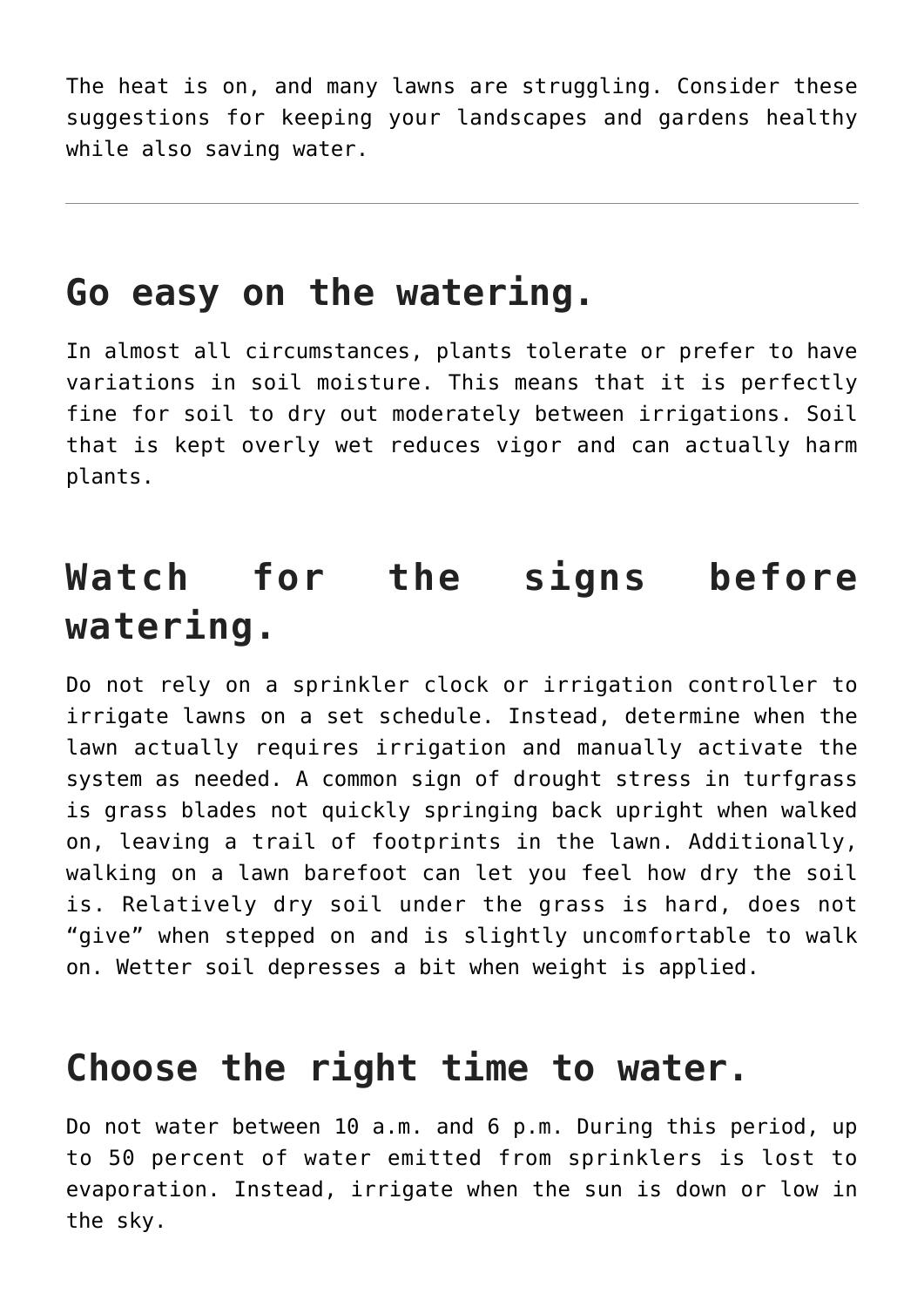#### **Spot-treat brown spots.**

Small areas of the lawn can brown during hot weather because of variations and inefficiencies in sprinkling systems. Instead of increasing the amount of time the entire sprinkling system irrigates, supplement water to the brown areas with a small hose-end lawn sprinkler or water by hand with a hose.

#### **Don't cut the lawn too short.**

Mow the lawn to a height of at least 2 inches. This allows roots to penetrate deeper into the soil and increases overall drought hardiness.

## **Go deep.**

When irrigating turf, water long enough for the water to penetrate 6 to 12 inches into the soil. This encourages deeper root development and reduces the frequency of required irrigations.

# **Adjust watering based on sun exposure.**

Irrigate shady and sunny areas according to need. Shady areas require much less irrigation than sunnier areas.